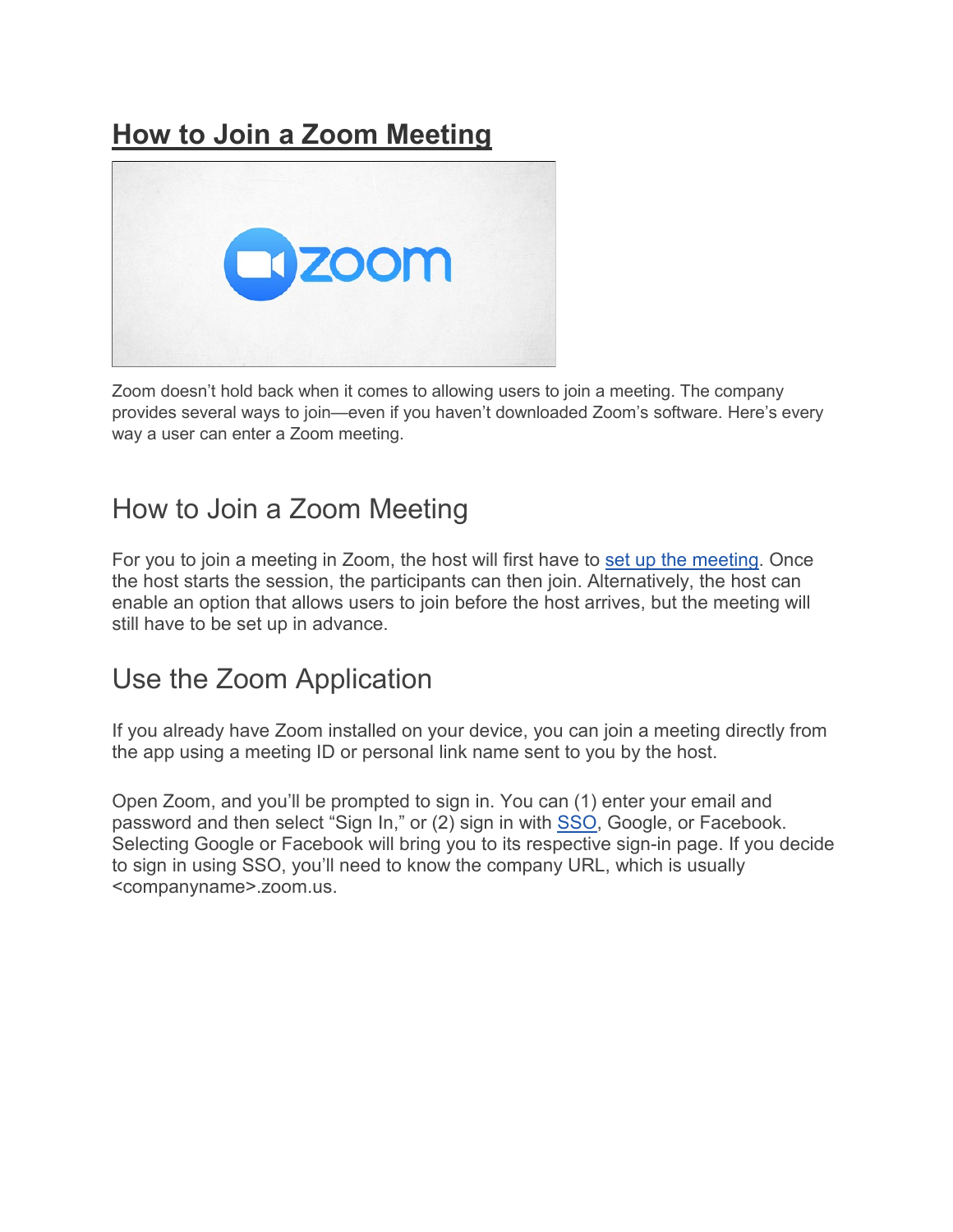| 1                                 |         |    | ٩ | $\overline{2}$        |
|-----------------------------------|---------|----|---|-----------------------|
| marshallgunnell@gmail.com         |         |    |   | Sign In with SSO      |
| Password<br>***********           | Forgot? | or | G | Sign In with Google   |
| Keep me signed in<br>$\checkmark$ | Sign In |    | f | Sign In with Facebook |

Regardless of the sign-in method you choose, once that process is complete, you'll be on the home page of the Zoom app. Here, select "Join."



A new window will appear. In the first box, enter the meeting ID that was sent to you when you received the invitation via email. Alternatively, you can enter the personal link name if you happen to know it.

Below that, enter your display name, select if you would like to join the meeting with audio and [video enabled,](https://www.howtogeek.com/661506/how-to-hide-your-background-during-video-calls-in-zoom/) and then select the "Join" button.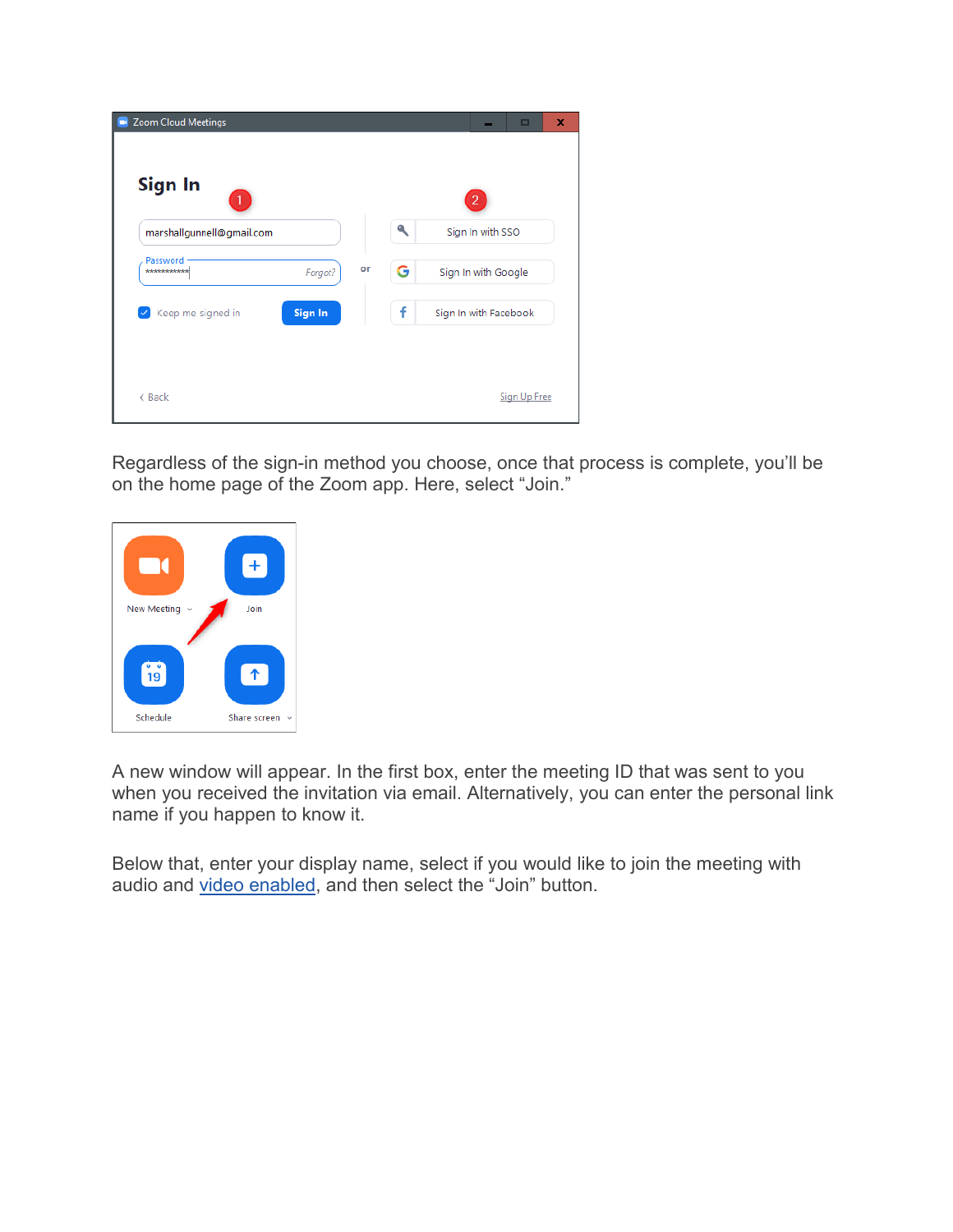| Zoom                                         |      |        | × |
|----------------------------------------------|------|--------|---|
| <b>Join Meeting</b>                          |      |        |   |
| Enter meeting ID or personal link name       |      |        |   |
| <b>Marshall Gunnell</b>                      |      |        |   |
| Do not connect to audio<br>Turn off my video |      |        |   |
|                                              | Join | Cancel |   |

You'll now be in the meeting.

# Use the Zoom Website

If you're joining a meeting with another company, they will need to have registered a company URL with Zoom. This is generally <companyname>.zoom.us, but check with the host to make sure.

Once you have the company URL, go to it in your **browser of choice**. The landing page will look different between companies, but the options available will mostly be the same.

Select the "Join" button.



You'll now need to enter the meeting ID or personal link name you should have received from the host of the meeting. Do that, and then select "Join."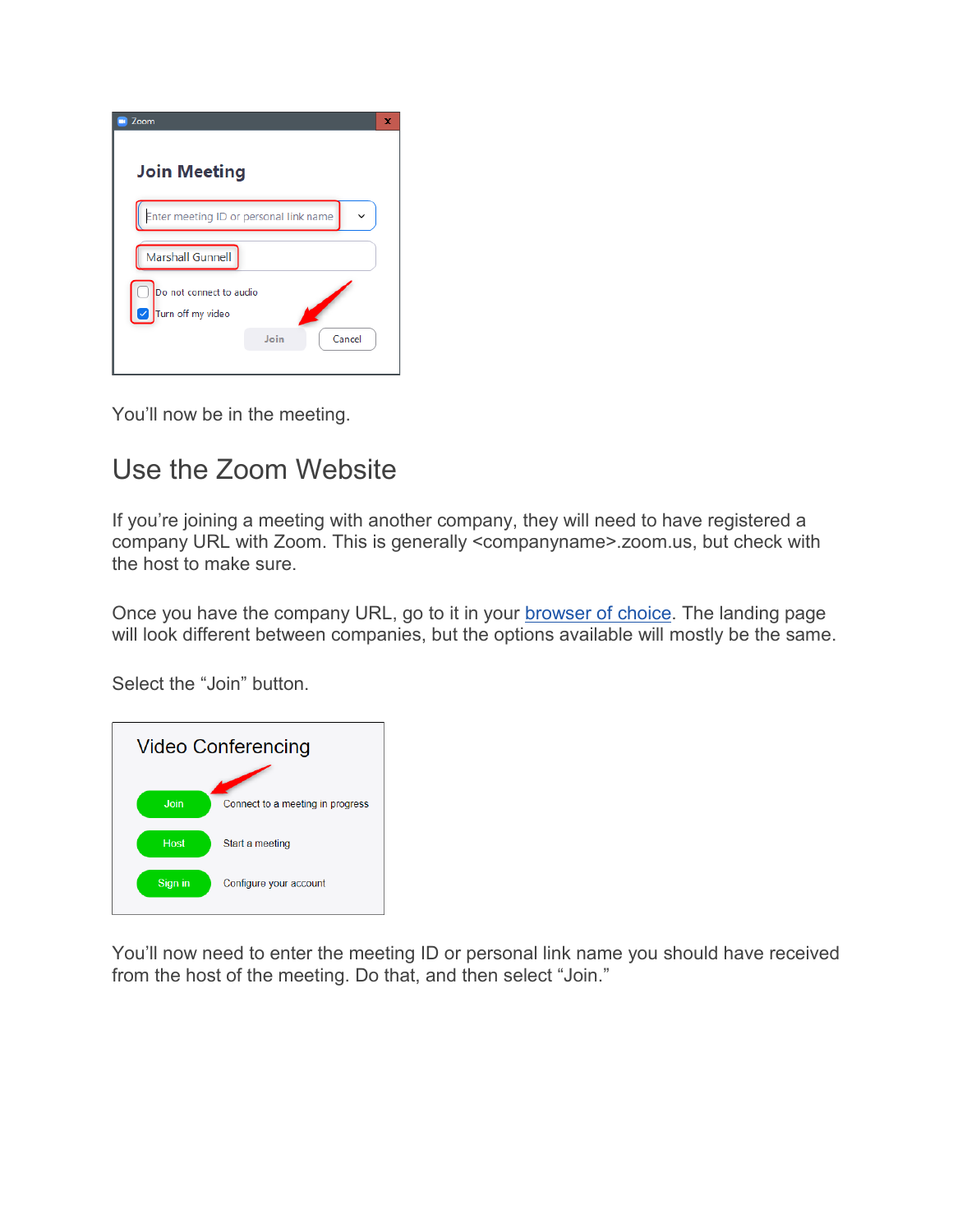

You will now have joined the meeting.

### Use the Email Link

When a host sends you an invitation, you'll receive that invitation via email. The first link in the message is the "Join Zoom Meeting" link. Click that link.



Once selected, you'll be brought to the Zoom meeting.

## Call the Meeting

If you'd rather just use your phone to call the meeting, that's an option, too. In the email invitation you received, you'll see the teleconferencing number.



Call that number. When prompted, enter the meeting ID number (also available in the email invitation) using your dial pad. That's all there is to it!